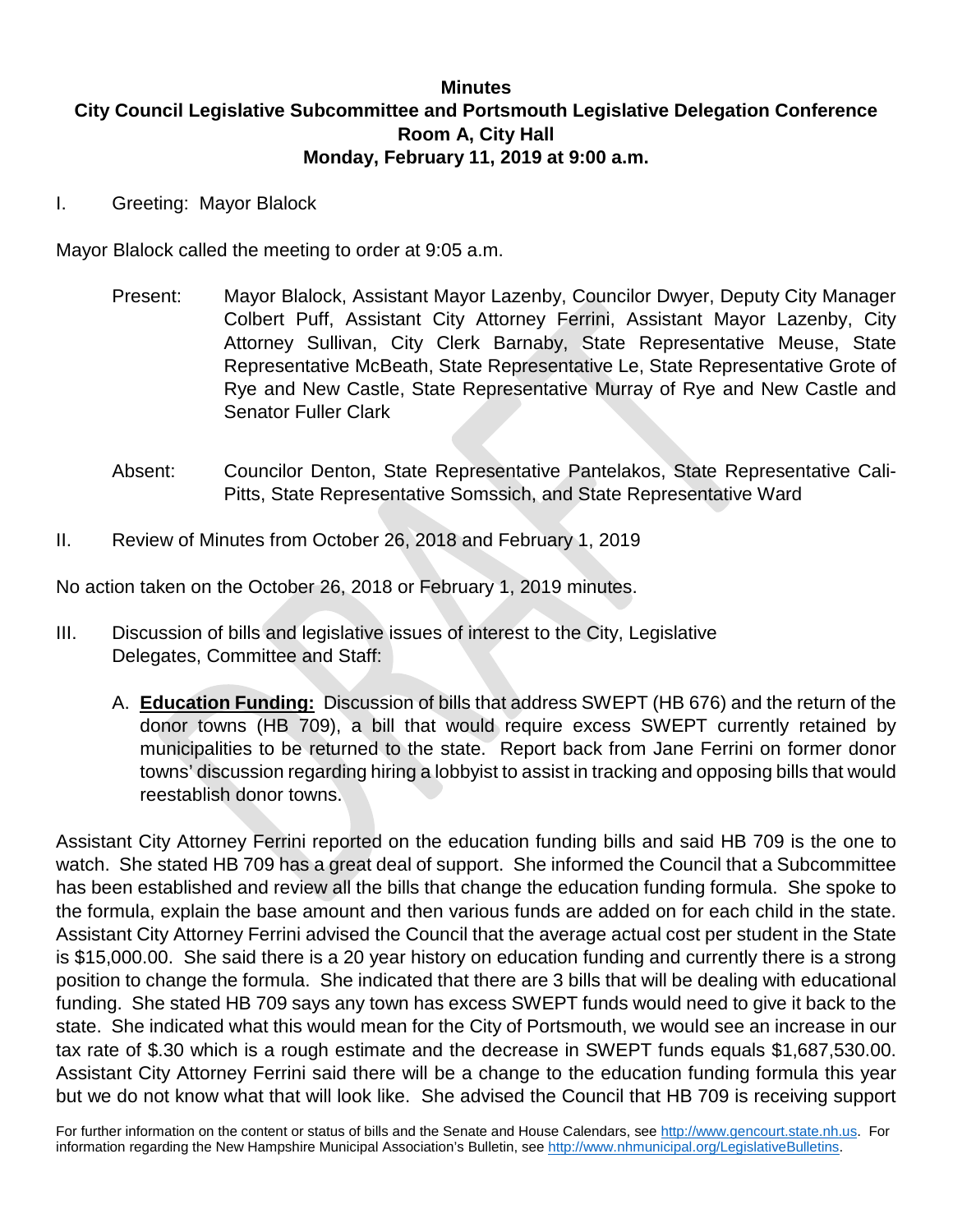in the Subcommittee and that is why we want our Representatives to be aware of it. She said there will be a change in education funding this year.

Senator Fuller Clark spoke to the SWEPT funds and how they are dispersed by the state and asked how they would be used. Assistant City Attorney Ferrini said the funds would go back into the education trust fund.

She said there is a great deal of information on the fiscal impact regarding the return of SWEPT to the state. She indicated that the Coalition Communities would like to hire a lobbyist to track this bill as well as other education funding bills. She said that there are currently 10+ bills relating to education funding. She said the Coalition Communities are also interested in donating funds for this effort.

Councilor Dwyer asked about the short term fix stabilization of funds and if there is a suggestion of where that money comes from.

State Representative Le said the return of stabilization funds back to 2016 rates did pass. Councilor Dwyer asked what the source of funding is in there. Representative Le said the stabilization funds came from the state. She said she did not know how the money was put into the fund. Representative Murray stated there was a grant and money set aside for that and as you know the poorest schools are getting the least amount of money. She said the grant was supposed to even that out. Councilor Dwyer asked where the new money comes from. Representative Murray said the money was set aside into a fund for the stabilization grant and it gets drawn down every year. Councilor Dwyer said then there is money still in the fund. Representative Murray said that is correct. Representative Grote spoke to a bill that was passed that would reduce it by 4% every year until it dwindled away. Representative Le said there is a sense of desperation and they're closing schools. She said the formulas are not working the way they are supposed to. Councilor Dwyer said she would like to know if any of these bills address consolidation. Representative Le said that is always a conversation and the push is there to consolidate but it takes a great deal of time to do that but right now we are in crisis mode.

Assistant City Attorney Ferrini said to close schools is a local decision and an issue for the Commission which is a separate bill. She said any of the funding bills do not take that into account at all.

Representative Le said the taking of the SWEPT funds is not in addition to what the state is paying they would take the funds from the top.

Representative Grote said she is concerned that we put ourselves in a situation where something is not viable. She said is there any sentiment to look at the bills to see how they could be best merged. She said the town should not be giving more money to the state.

Senator Fuller Clark said there have been discussions of doing away with the educational trust fund and just have all the money go into the general fund and then be allocated out for education. She said we need to keep the education trust fund because it makes a statement to the broader community of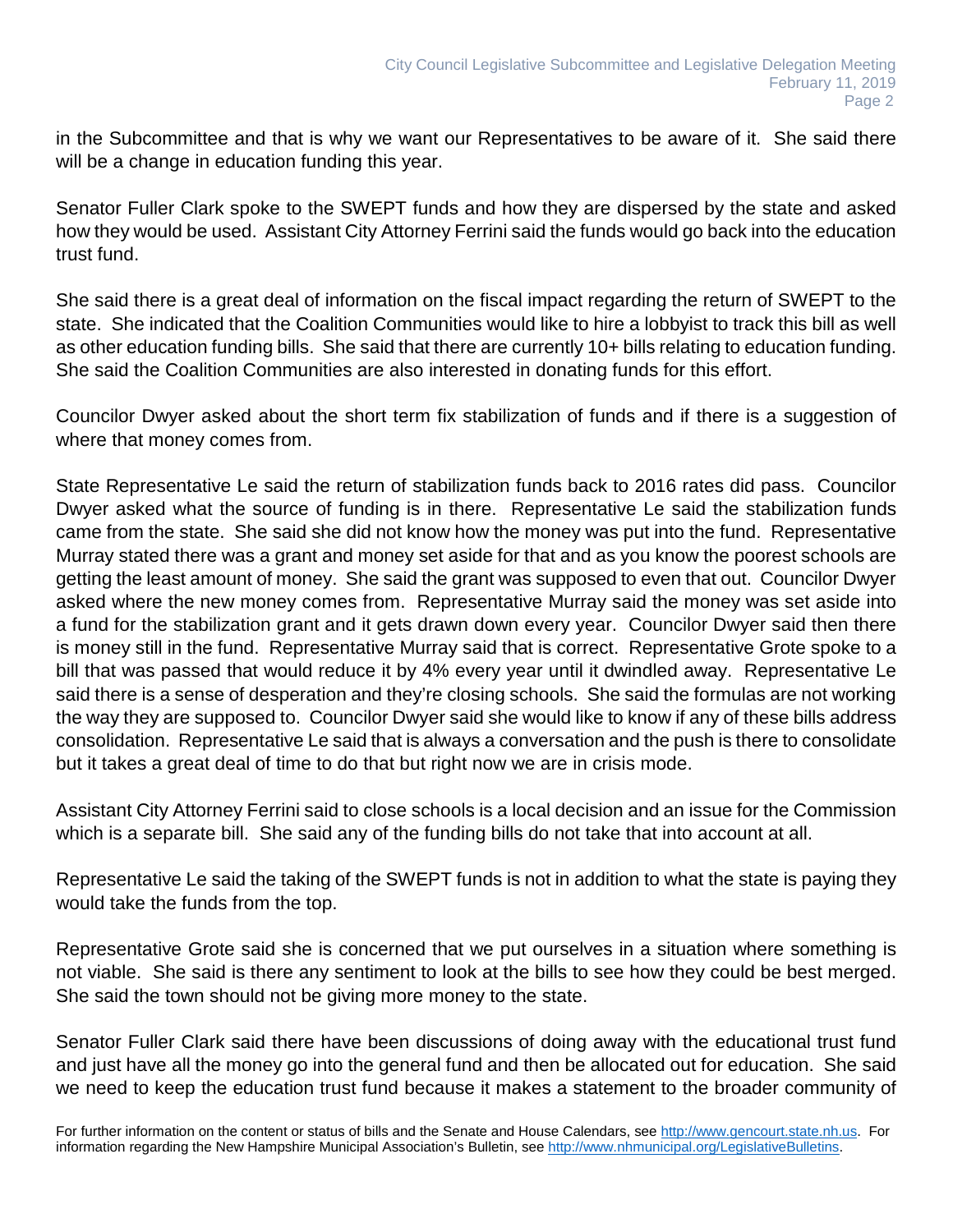the voters of New Hampshire that we are committed to fund education and it has to be funded before anything else is funded, which is stated right in the Constitution.

Assistant City Attorney Ferrini reported that the Subcommittee is looking to combine HB 678 HB 713, HB 711, HB 686 and HB 709 into one bill.

Deputy City Manager Colbert Puff left the meeting in order to attend another meeting.

Representative Le spoke to HB 709 and increase the adequacy amount which should be \$9,000.00 per student.

Mayor Blalock spoke to the down shifting in costs and no ability to raise monies for municipalities.

Senator Fuller Clark said the proportion is not looked at in the City we have 48% are renters and not owners. Councilor Dwyer said wealthy individuals may not be paying their fair share but towns are not made up of wealthy individuals. She said it is not about the community but about the individual.

Representative Le said communities in the Seacoast and Lakes Region it is her opinion those communities are stepping up and the state has not. She said the local taxpayers are taking on the responsibilities and we need to be getting more from the state.

Mayor Blalock spoke to the amount of money collected for meals and room tax from the City is staggering.

Representative Meuse said you have Berlin looking at closing their one elementary school. He said school funding is the number one issue in the legislature. He said donor towns need to be part of the solution not just the solution.

Representative Grote said the solution needs to be sustainable and have a long term effect. She said she is not convinced that this is the most efficient way to find the solution. She stated it needs to be sustainable for the donor towns as well.

Representative Murray said we need people on the commission to have our point of view is part of the solution.

Senator Fuller Clark said we should tie a new formula for the room and meals tax. She said we need to look at how you offset the loss of education dollars in donor communities. Councilor Dwyer said we do not want the concept of donor communities. She said maybe a portion of the room and meals tax goes into the educational fund. She stated we are concerned that elderly and disabled could lose their homes so a district of 500 could have a superintendent.

Mayor Blalock said funding education in New Hampshire is broken and needs to be fix.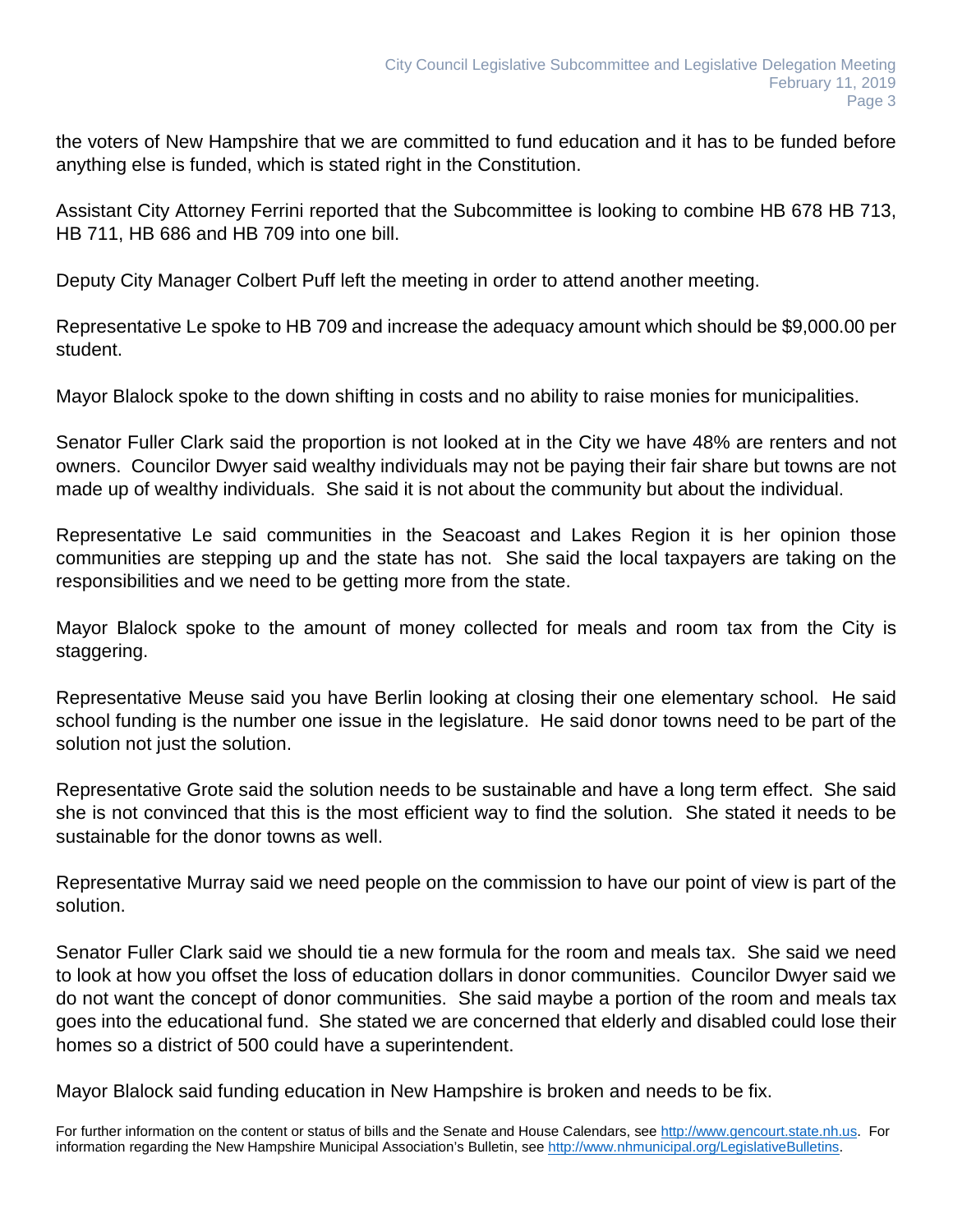B. **Hotel Occupancy Fees:** Discussion of (HB 641), a bill that is enabling legislation that would permit municipalities to charge a hotel occupancy fee and report back on City testimony and public hearing.

Mayor Blalock said this is enabling legislation to add a fee. He said we have a large number of hotel rooms in the City.

Assistant City Attorney Ferrini spoke to HB 641 and said that the Hampton Town Manager spoke at the hearing on the downshifting of funds. Portsmouth Chamber of Commerce Valerie Rochon spoke at the hearing in support of the bill and would like a portion to go towards destination marketing and that the fee be no more than \$2.00. She advised that the Lebanon City Manager and a City Council member provided testimony in support of the bill as well as Barbara Reid from NHMA. She advised that the President of the NH Lodging spoke opposed to the bill. She said overall the testimony had more people than last year who supported the bill.

C. **Licensing of Short Term Rentals:** Discussion of (SB 69), a bill that would permit licensing and limited inspections of short term rentals and report back on City testimony and public hearing.

Assistant City Attorney Ferrini provided copies of an amendment to SB 69 as proposed by Senator Fuller Clark.

Senator Fuller Clark said we need to create perimeters around these short term rentals. She stated people are looking at short term rentals as businesses. She said this would provide a mechanism to regulate short term rentals with issues around noise, safety and fire. She said the State Fire Chief came to the hearing and asked for some changes that had not been incorporated into the draft amended bill provided by Assistant City Attorney Ferrini. Senator Fuller Clark feels we may have a better chance of getting this bill passed this year. She stated NHMA made no reference in the bill for cities and she felt it was clear that this bill covers cities as well. She said she would like to move this bill forward.

Discussion continued regarding language relative to fire issues.

Senator Fuller Clark said we will be defining these rentals as less than 30 consecutive days.

D. **Noise Abatement:** Discussion of (HB 510), a bill regarding funding from State motor vehicle registration fees for highway noise abatement projects.

Senator Fuller Clark said it is an effort to find a way to raise funding for noise barriers.

Assistant City Attorney Ferrini asked if it would take away some local motor vehicle fees and then we would not support it and we should watch the bill.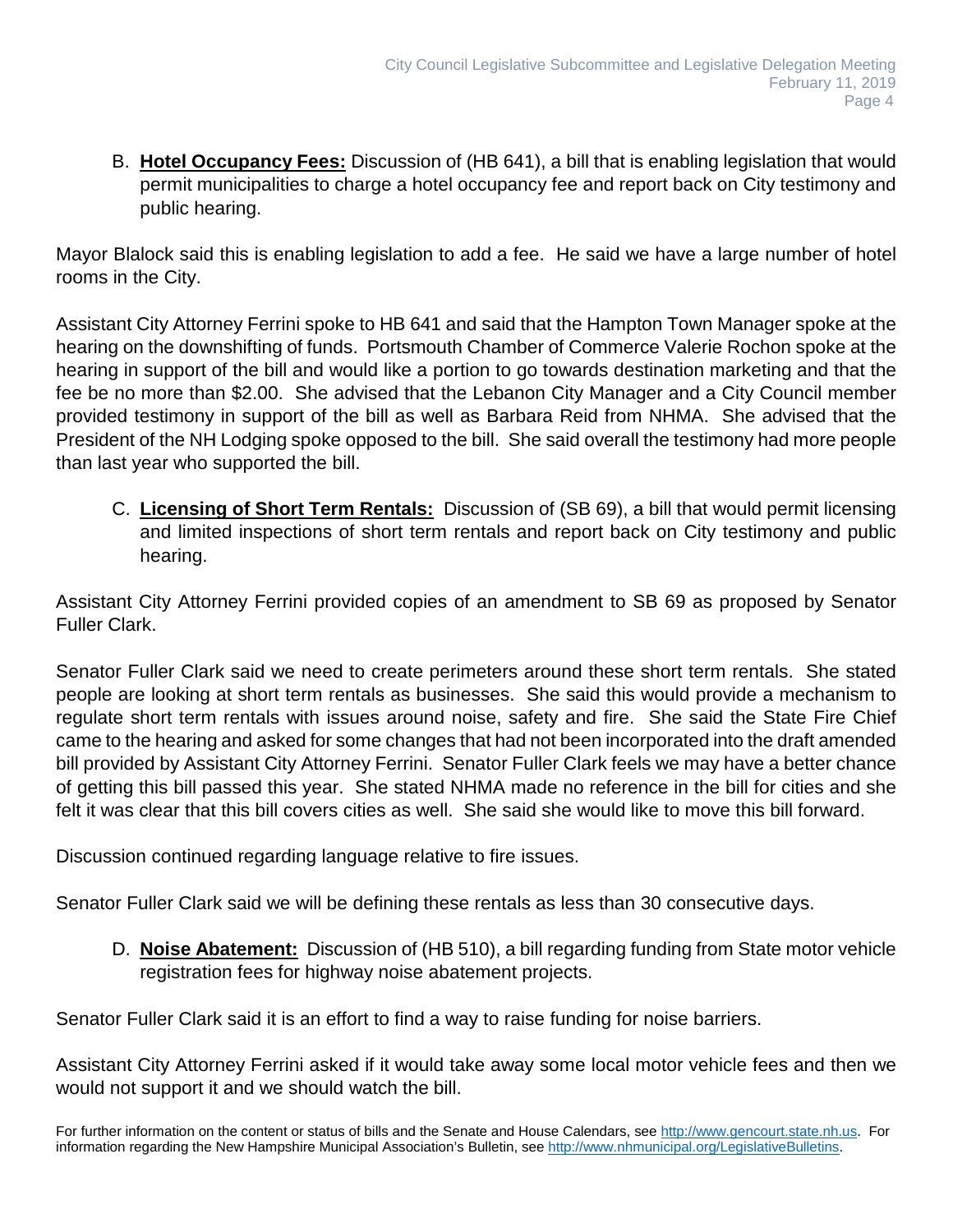### IV. Discussion of topics for new legislative Principles

Councilor Dwyer said we should add something related to not supporting legislation that pits one community against another or brings back the educational funding donor town concept.

Councilor Dwyer said she would like a principle that the City Council not support legislation that bring backs donor towns for education funding.

Senator Fuller Clark said it should not be on the backs of donor towns and she does not want to have donor towns in the principle.

Assistant Mayor Lazenby said a sustainable, equitable long term solution should be part of the principle.

Representative McBeath said that she would hesitate with the term donor town as part of the principle.

Mayor Blalock suggested and equitable solution that does not include donor towns.

Representative Murray said every community is doing their best to fund education for their citizens. She said the state is unwilling to step up to the plate to fund adequate education.

Councilor Dwyer said that this is a principle for our own Council.

Representative Le said we need to understand the realities of what we are trying to do. She said the local taxpayers are paying 62% to provide education in New Hampshire.

Councilor Dwyer said we don't support the donor town concept.

# **Assistant Mayor Lazenby moved to support legislation that provides education funding based on an equitable and sustainable framework as a principle. Seconded by Councilor Dwyer.**

Councilor Dwyer said she would clarify the language on the City Council floor.

## **Motion passed.**

V. Discussion of upcoming hearings on bills of interest to City

Assistant City Attorney Ferrini said we are following a number of bills that we have reviewed today.